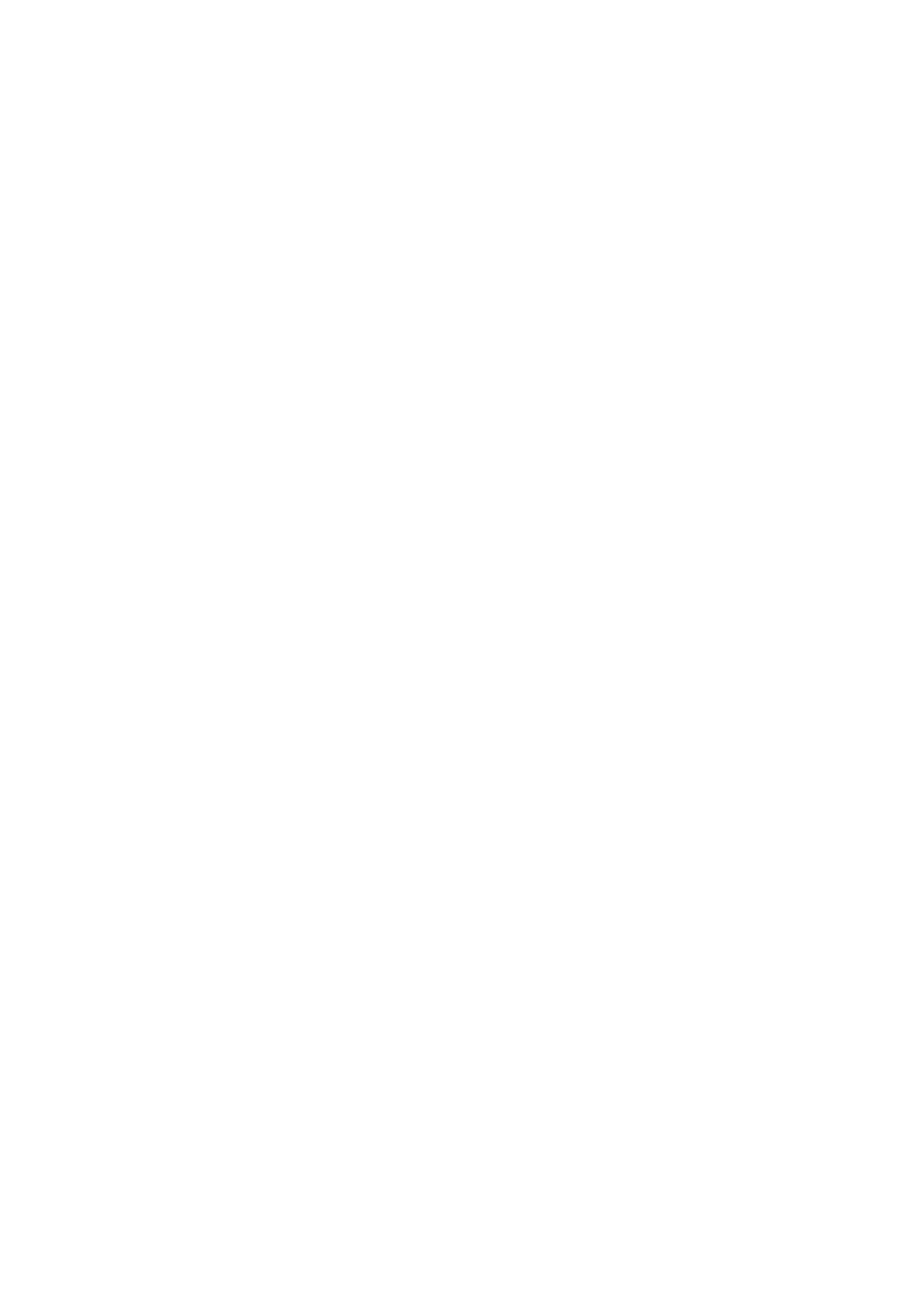

## **ST PETER'S CATHOLIC ACADEMY** STOKE-ON-TRENT CITY COUNCIL



## APPLICATION FOR

# **LEAVE OF ABSENCE**

IN EXCEPTIONAL CIRCUMSTANCES DURING TERM TIME

**The Local Authority and The Newman Catholic Collegiate strongly discourages parents/carers from applying for leave of absence during term time. In line with Government and Local Authority guidance, authorised absence will only be given for exceptional circumstances. All leave requests will be dealt with at the discretion of the Academy and the child's period of attendance will be taken into account.**

**Please be aware that the Education Welfare Service will be informed of any unauthorised absence and it may result in a Local Authority Penalty Notice (fine) being sent to you in relation to your child's absence.** 

I wish to apply for leave of absence from school for my child:

**Name of child:** ……………………………………………………………… **Reg Group/Class:** …………………………….

**First day of leave requested** ………………………………………….. **Last day** ……………………………………………

| Number of days involved |  |  |
|-------------------------|--|--|
|-------------------------|--|--|

**Exceptional circumstances leading to request: THIS SECTION MUST BE COMPLETED**

If the reason for your request involves a trip abroad, which country are you visiting?

What is the current status of this country according to Government travel guidelines? **RED / GREEN**

Information regarding this and the lists of countries can be found here: [https://www.gov.uk/foreign](https://www.gov.uk/foreign-travel-advice)[travel-advice](https://www.gov.uk/foreign-travel-advice)

Will you need to self-isolate on your return to the UK? YES / NO \*please delete as appropriate

- If YES for how many days will you and your family have to self-isolate:
- If YES, YOU MUST REFER TO AND FULLY FOLLOW THE INFORMATION HERE: <https://www.gov.uk/foreign-travel-advice>
- If YES, please give the total number of school days that your child will be absent for:

**Signed** …………………………………………………………………… *(Parent/carer)* **Date** …………………………………